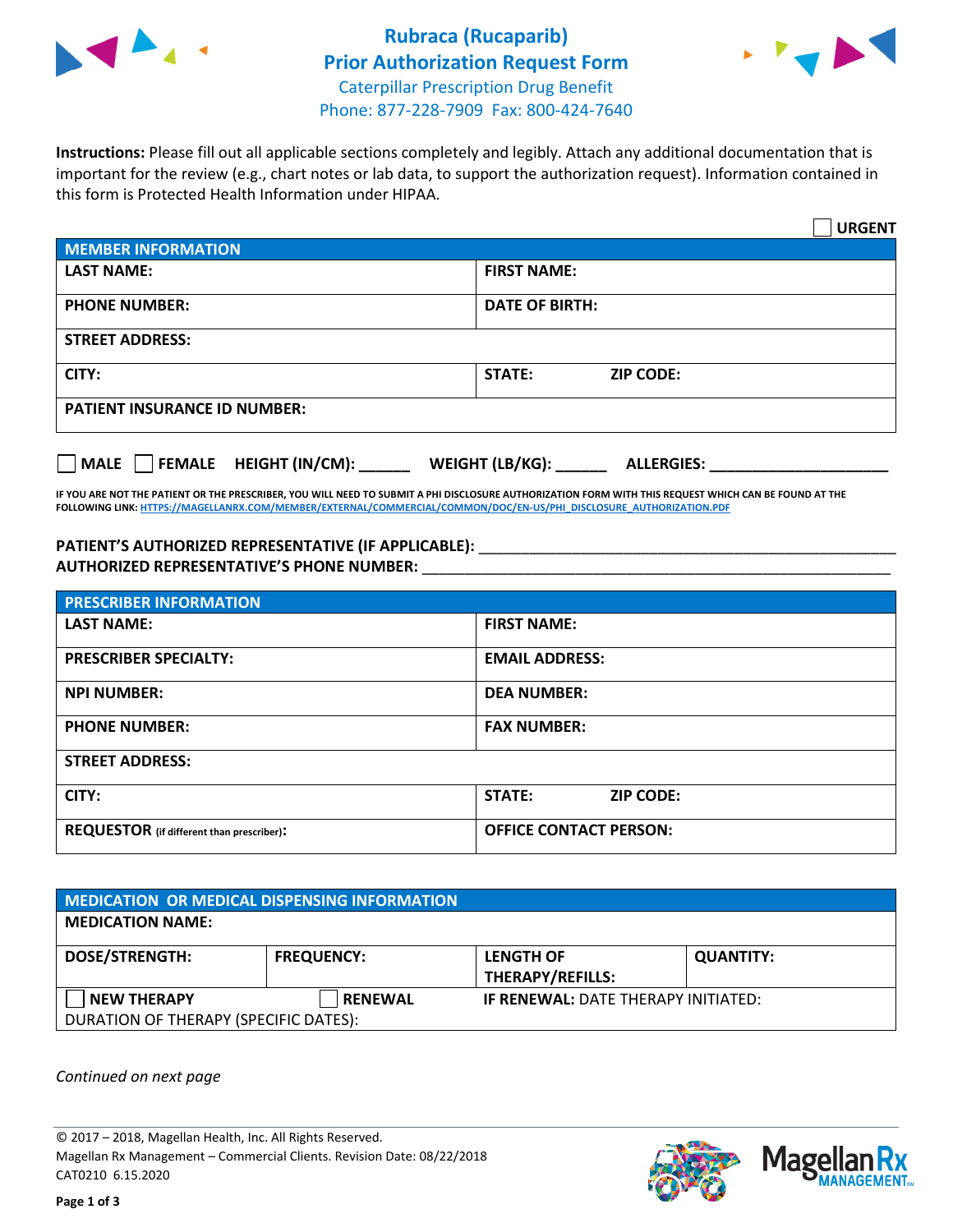



| <b>MEMBER'S LAST NAME:</b> NAME:                                                                                                                                                                          | <b>MEMBER'S FIRST NAME:</b>                                                                                |                                           |  |  |  |
|-----------------------------------------------------------------------------------------------------------------------------------------------------------------------------------------------------------|------------------------------------------------------------------------------------------------------------|-------------------------------------------|--|--|--|
|                                                                                                                                                                                                           | 1. HAS THE PATIENT TRIED ANY OTHER MEDICATIONS FOR THIS CONDITION?                                         | YES (if yes, complete below)<br><b>NO</b> |  |  |  |
| <b>MEDICATION/THERAPY (SPECIFY</b>                                                                                                                                                                        | <b>DURATION OF THERAPY (SPECIFY</b>                                                                        | <b>RESPONSE/REASON FOR</b>                |  |  |  |
| DRUG NAME AND DOSAGE):                                                                                                                                                                                    | DATES):                                                                                                    | <b>FAILURE/ALLERGY:</b>                   |  |  |  |
|                                                                                                                                                                                                           |                                                                                                            |                                           |  |  |  |
|                                                                                                                                                                                                           |                                                                                                            |                                           |  |  |  |
|                                                                                                                                                                                                           |                                                                                                            |                                           |  |  |  |
| <b>2. LIST DIAGNOSES:</b>                                                                                                                                                                                 |                                                                                                            | <b>ICD-10:</b>                            |  |  |  |
| □ Deleterious BRCA1 or BRCA2 gene mutated advanced ovarian cancer                                                                                                                                         |                                                                                                            |                                           |  |  |  |
| □ Deleterious BRCA1 or BRCA2 gene mutated fallopian tube cancer                                                                                                                                           |                                                                                                            |                                           |  |  |  |
| Deleterious BRCA1 or BRCA2 gene mutated primary peritoneal cancer                                                                                                                                         |                                                                                                            |                                           |  |  |  |
|                                                                                                                                                                                                           | Deleterious BRCA1 or BRCA2 gene mutated metastatic castration-resistant prostate                           |                                           |  |  |  |
| cancer                                                                                                                                                                                                    |                                                                                                            |                                           |  |  |  |
| □ Other diagnosis: ______________________ICD-10________________________________                                                                                                                           |                                                                                                            |                                           |  |  |  |
| *Lab documentation of BRCA mutation must be submitted.                                                                                                                                                    |                                                                                                            |                                           |  |  |  |
|                                                                                                                                                                                                           |                                                                                                            |                                           |  |  |  |
|                                                                                                                                                                                                           | 3. REQUIRED CLINICAL INFORMATION: PLEASE PROVIDE ALL RELEVANT CLINICAL INFORMATION TO SUPPORT A            |                                           |  |  |  |
| PRIOR AUTHORIZATION.                                                                                                                                                                                      |                                                                                                            |                                           |  |  |  |
| <b>Clinical Information:</b>                                                                                                                                                                              |                                                                                                            |                                           |  |  |  |
|                                                                                                                                                                                                           | Does the patient have a history of failure, contraindication, or intolerance to two or more prior lines of |                                           |  |  |  |
|                                                                                                                                                                                                           | chemotherapy AND has at least one therapy been platinum-based?* $\Box$ Yes $\Box$ No                       |                                           |  |  |  |
| *Chart documentation must be submitted along with dates of trials.                                                                                                                                        |                                                                                                            |                                           |  |  |  |
| For recurrent epithelial ovarian, fallopian tube, or primary peritoneal cancer who are in complete or partial<br>response to platinum-based chemotherapy, answer the following:                           |                                                                                                            |                                           |  |  |  |
| Does the patient have a high grade (grade 2 or 3) serous or endometrioid epithelial ovarian, fallopian tube, or                                                                                           |                                                                                                            |                                           |  |  |  |
| How many platinum-based regimens has the patient received?<br>The many platinum-based regimens has the patient received?                                                                                  |                                                                                                            |                                           |  |  |  |
| Was the most recent platinum-based regimen a chemotherapy doublet? $\Box$ Yes $\Box$ No                                                                                                                   |                                                                                                            |                                           |  |  |  |
| How many cycles of platinum chemotherapy has the patient received? ________________________________                                                                                                       |                                                                                                            |                                           |  |  |  |
| Is the patient currently in a complete OR partial response to platinum-based chemotherapy as defined by RECIST<br>criteria? □ Yes □ No                                                                    |                                                                                                            |                                           |  |  |  |
| Have any other anticancer MAINTENANCE treatments been adminestered in the interval perdio between<br>completion of the most recent platinum-based therapy and initiation of Rubraca? $\Box$ Yes $\Box$ No |                                                                                                            |                                           |  |  |  |
| If the patient is a PARTIAL RESPONSDER to platinum therapy, what is their CA-125 level?                                                                                                                   |                                                                                                            |                                           |  |  |  |
| Has the patient received prior treatment with any PARP inhibitors (ie olaparib/Lynparza, niraparib/Zejula,<br>rucaparib/Rubraca) to date? □ Yes □ No                                                      |                                                                                                            |                                           |  |  |  |

© 2017 – 2018, Magellan Health, Inc. All Rights Reserved. Magellan Rx Management – Commercial Clients. Revision Date: 08/22/2018 CAT0210 6.15.2020



**Magella** 

**IANAGEMENT**<sub>SM</sub>